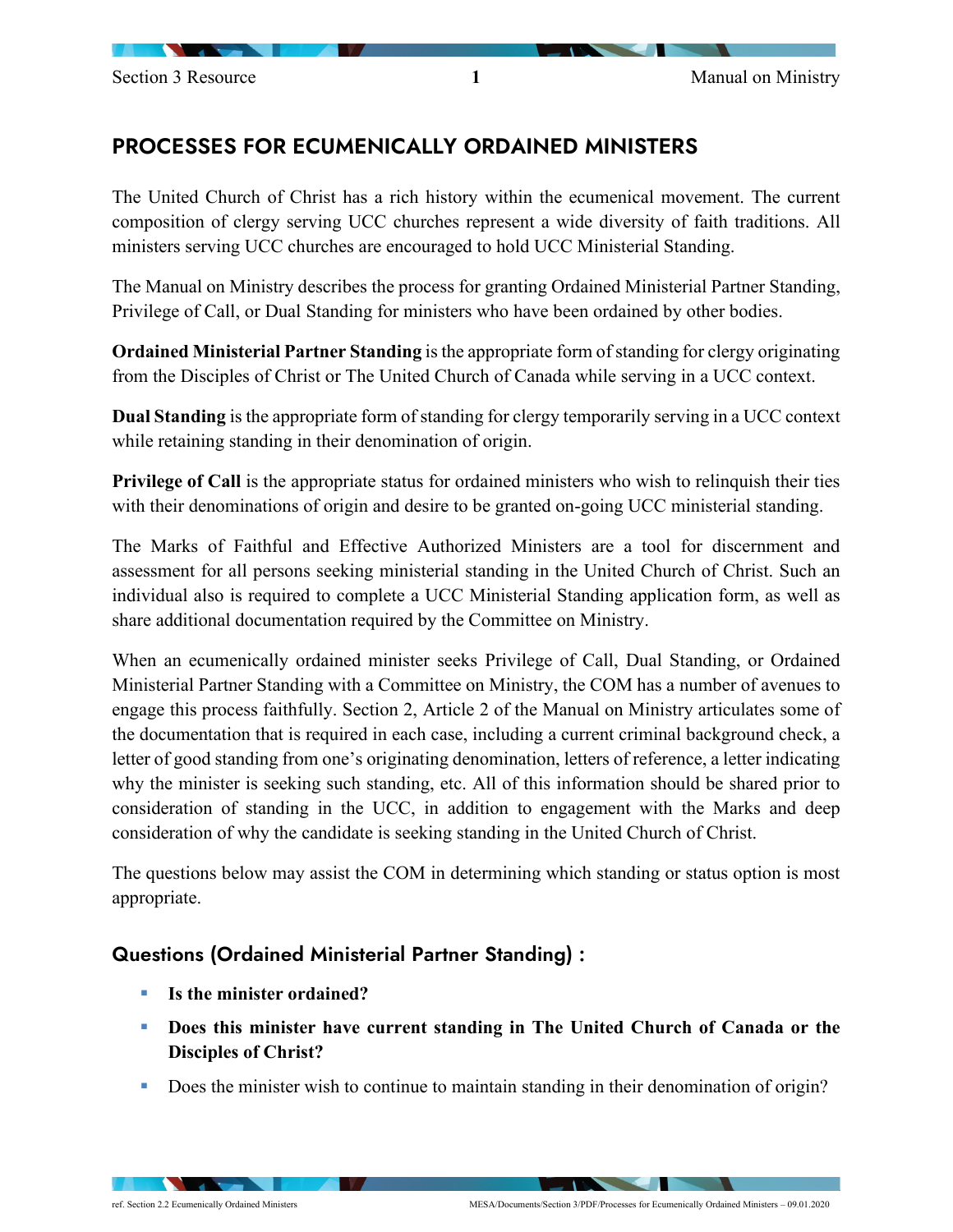Does the minister have a call (or is currently seeking a call) to a UCC ministry context?

*If yes to all of the above, then Ordained Ministerial Partner Standing is the most appropriate option.* 

If the minister is not ordained, entering through the UCC MID process may be the most appropriate next step.

Ministers requesting UCC Ordained Ministerial Partner Standing must be in good standing in the Disciples of Christ or The United Church of Canada in order to seek OMPS. If they have lost standing or are not current on the standing requirements of their denomination of origin, they cannot qualify for UCC Ordained Ministerial Partner Standing. Clergy applying for UCC OMPS should be able to demonstrate an appreciation and capacity for the polity of the United Church of Christ and familiarity with the Marks of Faithful and Effective Authorized Ministers.

If a DOC or UC Canada Minister wishes to relinquish their standing with their denomination of origin and solely retain UCC Ministerial Standing then Privilege of Call is the most appropriate avenue.

Ordained Ministerial Partner Standing is exclusively offered to ordained ministers in the DOC and UC Canada while serving in a UCC ministerial context. If the minister is not currently in a UCC ministerial setting or actively searching for a UCC setting (seeking-OMPS) then they should not be granted Ordained Ministerial Partner Standing.

# Questions (Dual Standing, Formula of Agreement):

- Is this minister ordained?
- Does the minister currently hold standing within a denomination within the Formula of Agreement? (Presbyterian Church USA, Evangelical Lutheran Church in America, Reformed Church in America)
- Is this minister currently serving in a UCC context?
- Will the minister retain standing in their denomination of origin?

### *If yes to the questions above, then Dual Standing is the most appropriate avenue.*

The Formula of Agreement allows for the mutual recognition of ministers as well as orderly exchange of clergy. Formula of Agreement candidates for Dual Standing should be able to demonstrate both good standing in their denominations of origin as well as the capacity to faithfully minister within a UCC context including familiarization with the Marks of Faithful and Effective Authorized Ministers.

If an individual from a Formula of Agreement communion is not ordained, entering through the UCC Member in Discernment Process would be the most appropriate avenue.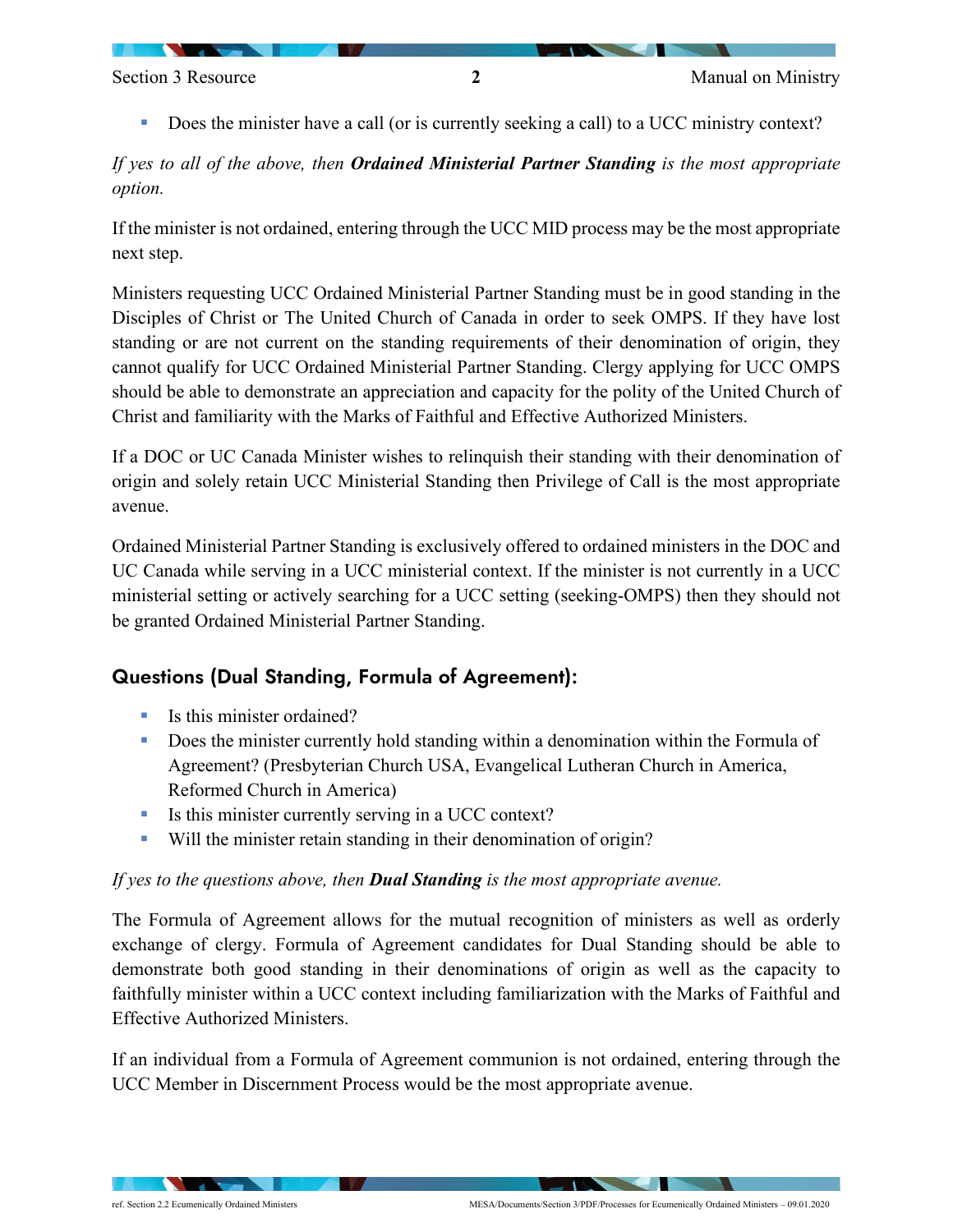Section 3 Resource **3** 3 Manual on Ministry

Dual Standing is only viable when a minister is serving in a UCC context.

If a minister from a Formula of Agreement church wishes to relinquish standing in their denomination of origin, Privilege of Call would be the most appropriate avenue.

### Questions (Dual Standing, no-full communion agreement):

- Is this minister ordained?
- Does the minister currently hold ministerial standing within a broadly recognized denomination?
- Does this minister currently serve in a UCC context and wish to retain standing in their denomination of origin?

*If yes to all of the above, then Dual Standing is the most appropriate avenue. Candidates for Dual Standing from denominations who do not have full communion agreements with the UCC should*  be able to demonstrate that their formational and educational processes were akin to the UCC *authorization process, as well as articulate an understanding of the Marks of Faithful and Effective UCC Authorized Ministers.* 

If the minister is not ordained, then entering through the UCC Member in Discernment Process or applying for Lay Ministerial Standing may be the more appropriate avenue.

If the individual is ordained through a single local church, an on-line entity, or a loosely affiliated entity without a denominational structure, then the Member in Discernment Process or Lay Ministerial Standing may be more appropriate at this juncture.

### *Notes:*

*Several traditions, including Baptists, ordain within the context of a local church, however, the ordination is recognized more broadly and the minister is likely able to obtain a letter of good standing from the wider church structure.* 

*The United Church of Christ maintains several denominational partnerships with churches outside of the United States. If a candidate is authorized through one of our partner churches (a complete*  list can be found on the Global Ministries web-site) and will be serving in a United Church of *Christ context for a limited duration then Dual Standing may be the most appropriate avenue. The Wider Church Ministries staff is able to assist Committees on Ministry in understanding the specific relationships and ministerial expectations with overseas partners and should be contacted when the request for standing is initiated.*